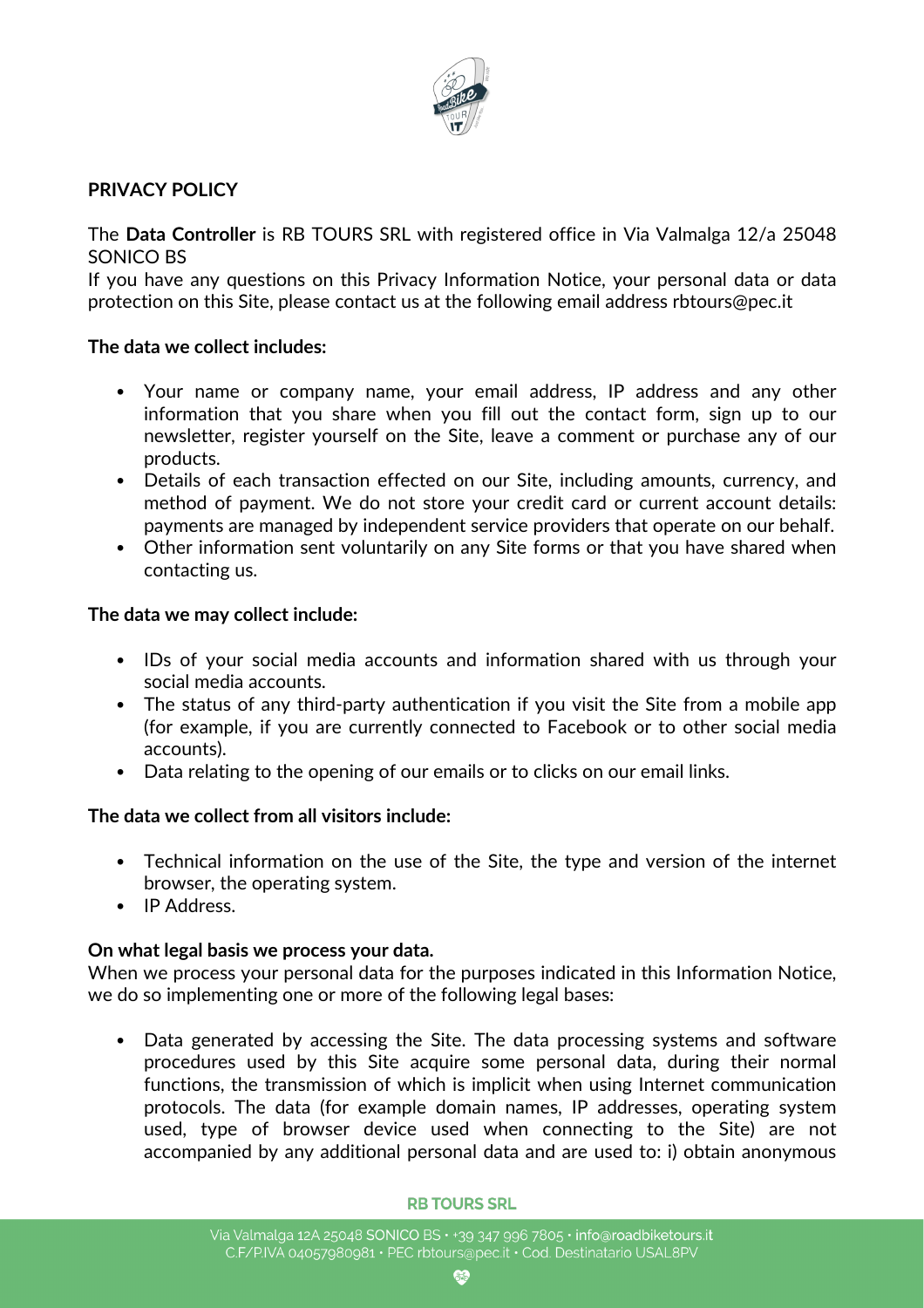

statistical information on the use of the Site; ii) manage Site use monitoring procedures, iii) ascertain responsibility in case of hypothetical computer crimes. The legal basis that legitimises the processing of such data is the need to ensure the user has access to the functions of the Site.

- Consent: we ask for your consent to use your personal data to send you details on any special offers, for targeted advertising and profiling activities.
- Legal obligations: when strictly necessary, we will process your personal data to comply with a binding legal or tax obligation.

## **How we use your data.**

We use the personal data we collect to provide the service requested, innovate our technology and optimise your browsing experience.

We use your personal data to:

- Conduct our trading business and provide the requested services.
- Send commercial or promotional information, advertising material and offers related to goods or services through any channel that you have consented to: by standard mail, email, phone/SMS and/or messaging on social media.
- Provide information and make sharing on social networks easier.
- Create marketing campaigns aimed at promoting our work, developing statistical and market research.
- Verify your identity and send you an email to thank you for signing up to our newsletter.

We may use the personal data of all Site visitors so as to:

- Manage and improve the Site and optimise its infrastructure.
- Analyse how you use the Site using tools like Google Analytics and other tools to help us test the performance of the content and functionality of the Site, understand the traffic patterns and monitor any problems on the Site.

## **How we share your information.**

We do not sell your personal data and we only share them with the parties described below, as required by law, or with trusted third parties with your consent.

- **Collaborators and employees**: our collaborators or employees may have access to contact information, including your name, email address, telephone number and social profile IDs, to contact you about a specific service. They may contact you directly or through a third-party contact tool managed by our company.
- **Service suppliers**: We work with a number of service providers, in particular the administrators of our databases, cloud computing services, geolocalising services, advertising services, data analysts. These suppliers are bound by contract to guarantee maximum confidentiality. They are not authorised to use or disclose your personal data, except in relation to the provision of their services.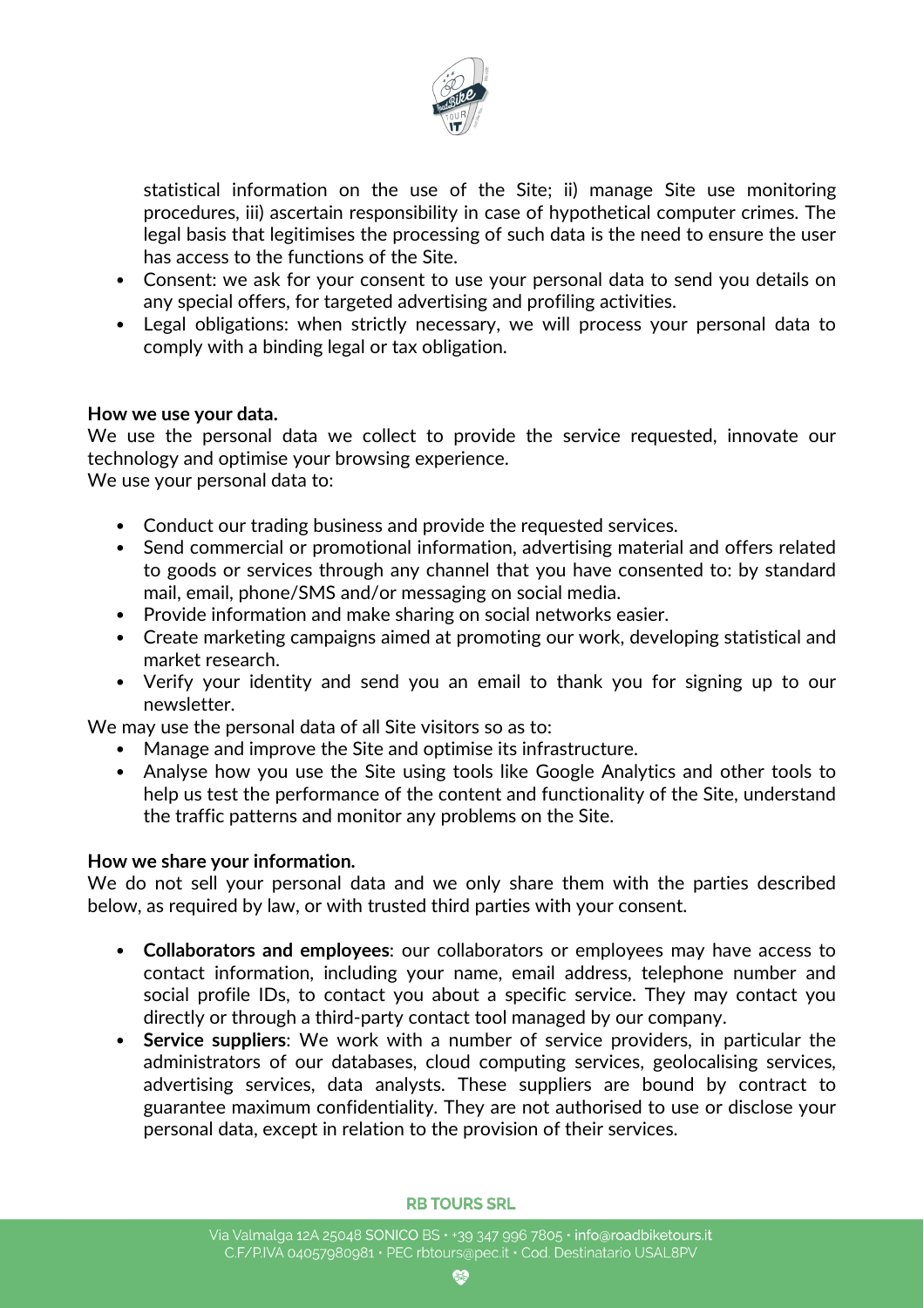

- **Marketing**: based on your use of this Site, we may use cookies to direct you to other services on Facebook, Google or other online services. You can find further information on our Cookie Policy and manage your cookie settings in the dedicated section.
- **Affiliated third-parties**: in the future, we may transfer your personal data to thirdparties following a merger, acquisition, reorganisation or similar business transaction. We will continue to guarantee the confidentiality of personal data and inform you before transferring them. If substantial changes occur in relation to the processing of your personal data, we shall promptly inform you and give you the opportunity to consent to such changes.
- **Protection:** we will share personal data with companies, organisations or individuals outside our company if we believe, in good faith, that access to, use, storage or disclosure of personal data is reasonably necessary to detect or protect against fraud or security problems, enforce our general conditions, satisfy any legitimate request from an authority or court order, defend ourselves against legal claims or protect our legal rights or our security.

## **How we protect your data.**

We have put in place standard practices generally used in our industry, such as firewalls and cryptography, to safeguard your personal data against unauthorised access, alteration, disclosure, misuse, or destruction. The transmission of personal data is managed via secure and encrypted connections. We retain personal data for as long as necessary in relation to the purposes for which they were collected, unless otherwise required by law. If you decide to opt-out from receiving updates and other communications or request us to erase your data, we will process your opt-out request and retain as little information as possible to prevent fraud and ensure that you are not contacted again.

### **How long we retain your data for.**

The data shall be retained for the time necessary to manage the purchase procedure and for the entire period in which the user profile remains active. In any case, the data shall be retained to fulfil all tax obligations required by law. After this retention deadline, the data will be erased or made anonymous.

### **How to update and amend your personal data.**

You can review and update your personal data on your profile page. You can also change your cookie settings at any moment in time. Users in the European Union, in the European Economic Area and in Switzerland, also have the right:

- a. To access his/her personal data;
- b. To obtain rectification or erasure of his/her personal data or restrictions on the processing of the same;
- c. To object to the processing of the same;
- d. To data portability;